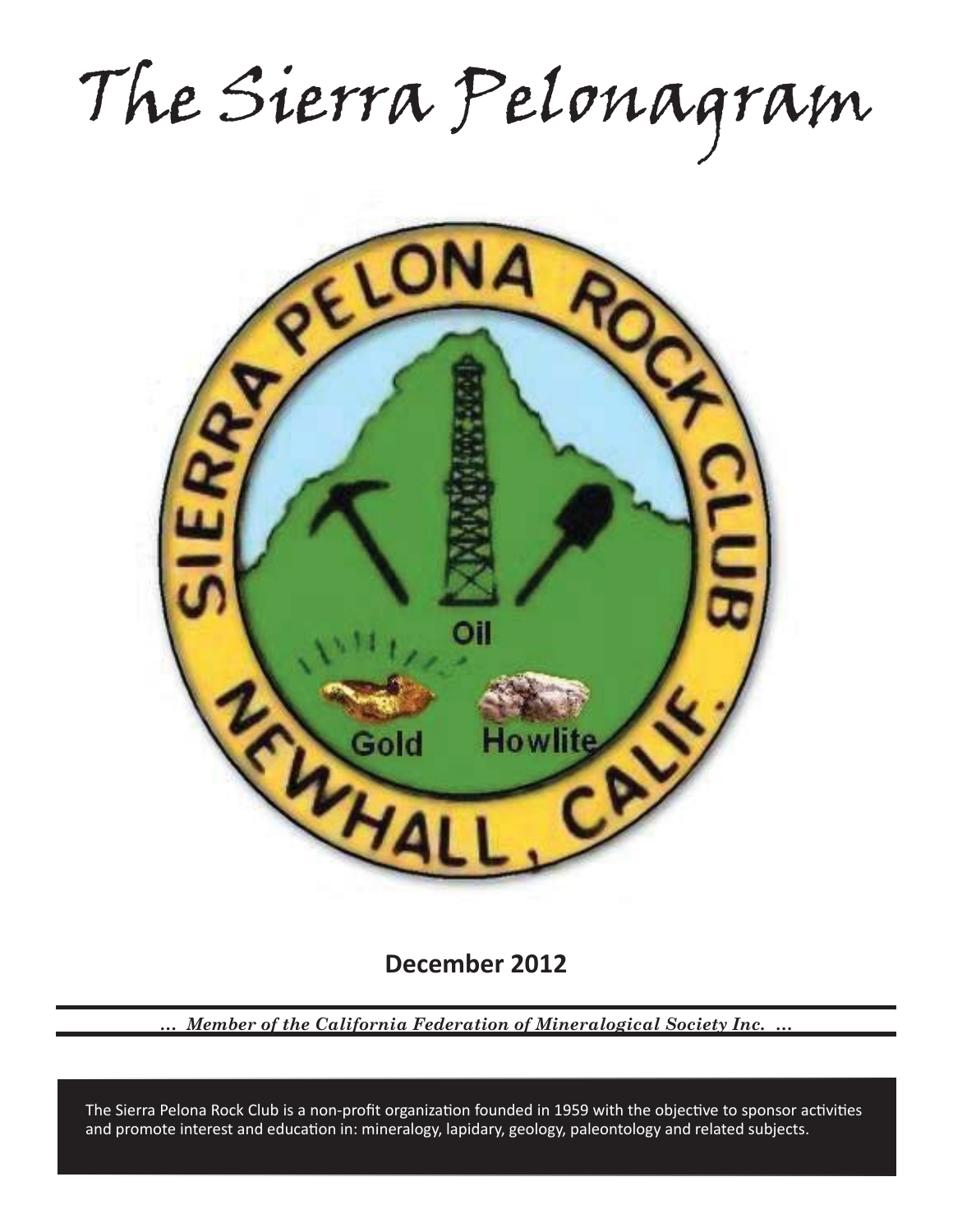

**Welcome to Our New President**

At the Holiday Dinner on December 9, Greg Langewisch was voted in as President for the year 2013. Congratulations Greg, I know you will be a fine leader of our club!

#### **CFMS Shows**

No shows in January **February 15 - 24: INDIO, CA** San Gorgonio Mineral & Gem Society Riverside County Fair & National Date Festival 46-530 Arabia Street Hours: 10 - 10 daily Contact: Bert Grisham, (915) 849- 1674 Email: bert67@verizon.net

**Ron's Words of Wisdom** Forget the stander you have heard, Forget the hasty, unkind word, Forger the quarrel and the cause, Forget the whole affair because Forgetting is the only way. Forget the storm of yesterday, Forget the chap whose sour face Forgets to smile in any place. Forget to have the blues, But don't forget to PAY YOUR DUES!

This has been part of the club for many years but as true today as it was, maybe, forty years or more ago.

Don't forget, your dues are due January  $1<sup>st</sup>$  and late as of the Business Meeting February 5th. You can mail your dues to the Sierra Pelona Rock Club, PO Box 221256, Newhall, CA 91322 or give them to Greg Mazourek at the January General Meeting.

### **December Birthdays**

Nancy Hilliard Dec. 1 Morgan Langewisch Dec. 14 Jon Meredith Dec 15

## **January Birthdays**

Bruce Velie Jan 3 Austin Williams Jan 5 Martin Schreiner Jan 9 Judd Figatner Jan 10 Debbie Meredith Jan 11 Diane Henry Jan 30



## **Officers:**

President – Ron Lawrence Vice-President – Bill Webber Secretary: Heidi Webber Treasurer – Greg Mazourek Federation Director (CFMS/AFMS) – Shep Koss

## **Chairpersons:**

Claim - Mike Serino Donation Rock Table - Akiko Strathmann Facebook--Greg Langewisch Field Trips – Greg Langewisch Historian - Frank Humelbaugh Hospitality – Evelyn Velie Membership – Janelle Williams Pelonagram Publisher, Editor – Heidi Webber Programs – Shep Koss Publicity –Open Storage - Vlad Litt Sunshine - Brigitte Mazourek Website – Greg Mazourek

The Sierra Pelona Rock Club, is a member of the California and American Federation of Mineralogical Societies, Inc. (CFMS/AFMS). The general club meetings (Open to the public) are at 7:30 PM, on the 3rd Tuesday of each month at:

# **The Clubhouse of the Greenbrier Mobile Estates EAST 21301 Soledad Canyon Rd Canyon Country, CA 91351**

Contact the Club or the Sierra Pelonagram Editor at:

**Sierra Pelona Rock Club P.O. Box 221256 Newhall, Ca. 91322** Or e-mail: hwebber@pacbell.net *Visit the SPRC website http://www.sierrapelona. com/*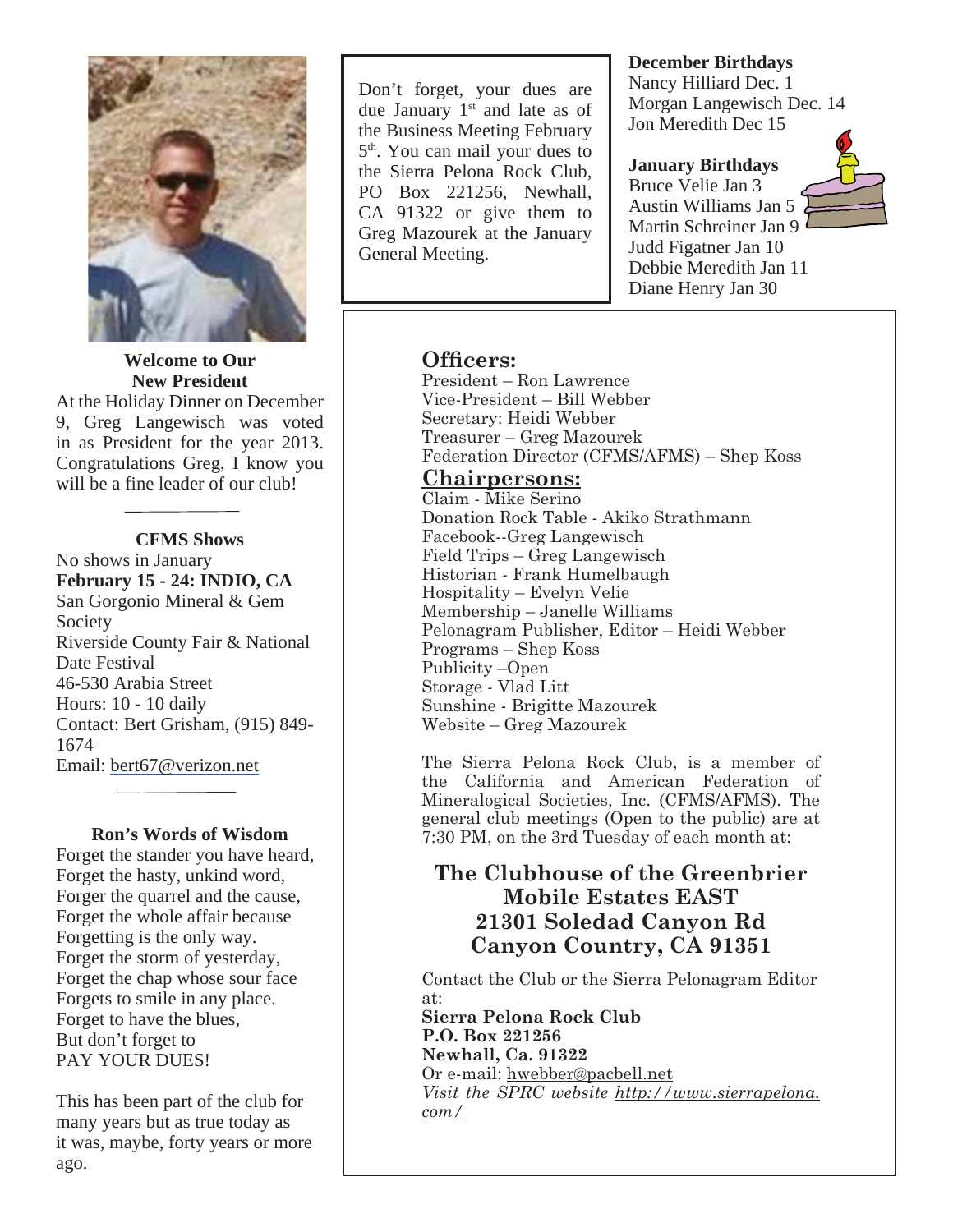### **A Message from our President**



 As the year comes to an end I can say that I really enjoyed being president of the club, standing up front and looking over the group as it grew to fill the room.

 Every time I went down to the clubhouse to set up the chairs for a meeting, I thought about how many chairs we would need and remembered when we met in the small card room on the other side of the building and had only two rows of chairs. I remember the day I had to go to the quilting group and ask them to trade rooms with us because we were growing too big to fit over there.

 One of the advantages in a club growing to the size of ours is that the president can delegate almost everything. When you can count on chair people to not only do their jobs but suggest new ideas and even improve on the way things are done, it takes a lot of stress off the board. This last year I really appreciated not having to double check on things like

programs or field trips or the picnic or packets for new members.

 The club ran smoothly with the Pelonagram and meeting minutes out every month and the donation wheel making more money for the club than ever before.

 As I turn the presidency over Greg Langewisch, I know the club will continue on the right road, even if it is some unnamed dirt road somewhere in the Mojave.

 I'm not leaving the club but I have plans to do a lot of traveling next year and may miss some meetings and field trips.

 Thank you all for participating in the club this last year and please continue to be an active part of The Sierra Pelona Rock Club

## **December Business Meeting Minutes**

Greenbriar Estates Clubhouse

December 4, 2012

 The meeting was called to order at 7pm. In attendance were Ron L, Heidi, Greg L, Shep, Evelyn, Greg M. A quorum was met.

 The November minutes were approved as presented in the Pelonagram. The Treasurer's report was approved. Shep said that the CFMS coin drive was completed. The SPRC contributed \$61.

 Evelyn said that 41 persons had RSVP'd for the Holiday Party being catered by Marie Calendar's at a cost of \$9.99 per person plus \$4 delivery charge and tip.

Elections to be held at the General Meeting before dinner.

Ron reiterated that dues are due and considered late as of the February business meeting.

 Ron said that the donation rock table needs supplies. Several members are planning to go to Quartzite this winter and will see what can be picked up for the table.

 There will be no December field trip. The club will also need a field trip chairperson. If anyone is interested, please contact the president, probably Greg L as he is the only nominee at this time.

Shep said that the January program will probably be a movie on obsidian.

 Greg L said that the January field trip will be to the South Cady's to gather jasper, agate and moss agate in red, yellow and green or a combination of colors. The location is near Ludlow.

The Historian, Frank Humelbaugh, will be making up the annual packet of what happened over the last year.

 Open chairperson positions will be Hospitality, publicity, field trips, an Online Presence Manager (Facebook and website).

 Larry and Norma Holt were voted in as new members. They will be introduced to the club at the January meeting.

 Greg M said he is getting ready to order shirts and hats for the club. If you want anything, let him know. Colors are teal or grey. T-shirts, polo or tank styles are available. Many members have a couple different styles. Your cost is unknown at this time, but figure in the \$15-\$20 range, give or take a bit.

The meeting was adjourned at 7:55pm.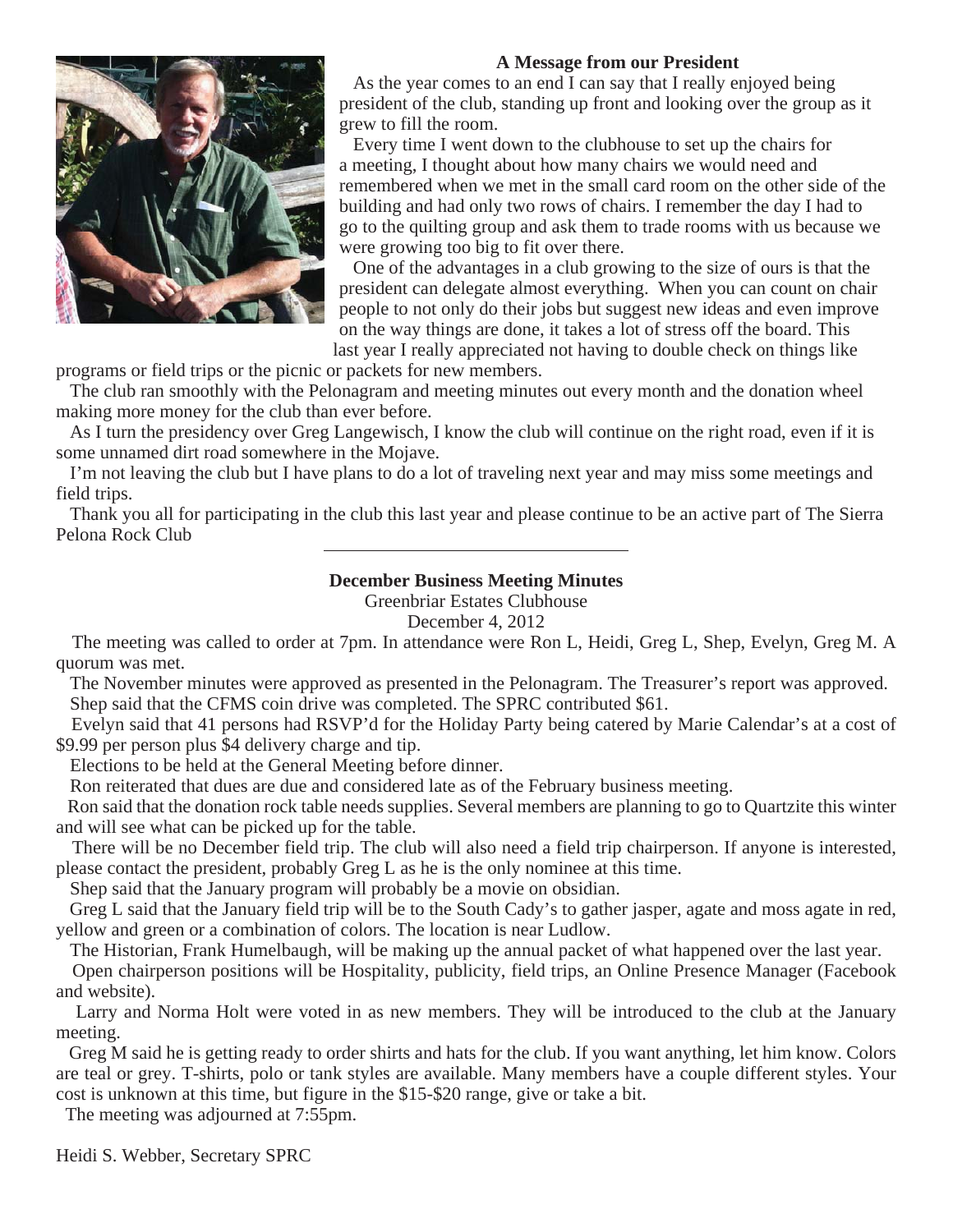### **Holiday Dinner**

As you all know, our holiday dinner was a bit different this year.

 First, we catered it from Marie Calendar's rather than a full potluck. It was quite delicious too. Tons of delicious desserts were brought in as the potluck portion of the dinner. Martinelli's cider was the drink of the day.

 Secondly, because of a mix-up at the clubhouse, the dinner was held at Placerita Canyon Nature Center. Everyone was able to eat in the company of many of our local native species, including rattlesnakes and a taxidermied Grizzly bear.

 Greg Mazourek was great as auctioneer and Brigitte was in her usual role as "Vanna". Bids came swiftly and most of the items were sold quickly, making a nice profit for the club.

 This year we also had a silent auction. Ron Lawrence brought over a dozen lovely specimens that he had given his late father George over the years. All items were auctioned and found new homes where they will be treasured for years to come. Thank you Ron, it was such a nice gesture.

 Greg Langewisch was voted as President for the year 2013. All other current officers agreed to retain their positions unopposed. Many of the chairpersons will probably remain, but that is up to Greg to appoint his new chairpersons.

 Sarita Hyde did her usual lovely centerpieces. This year they were clever wine cork birdhouses. Three of them were auctioned to the crowd. Sarita, thank you! When asked, Ralph said he doesn't drink. Hmmm.....

 There was so much to auction that Greg took a break and we had a brief animal show. One of the docents, Marietta, brought in Catori, a beautiful barn owl. Bill Webber showed Tidbit, an American kestrel and Chris Sapovchak then brought in Apollo, the center's Turkey vulture, to be admired.

All in all, I feel that this was a very successful end to the year 2012 with the Sierra Pelona Rock Club.

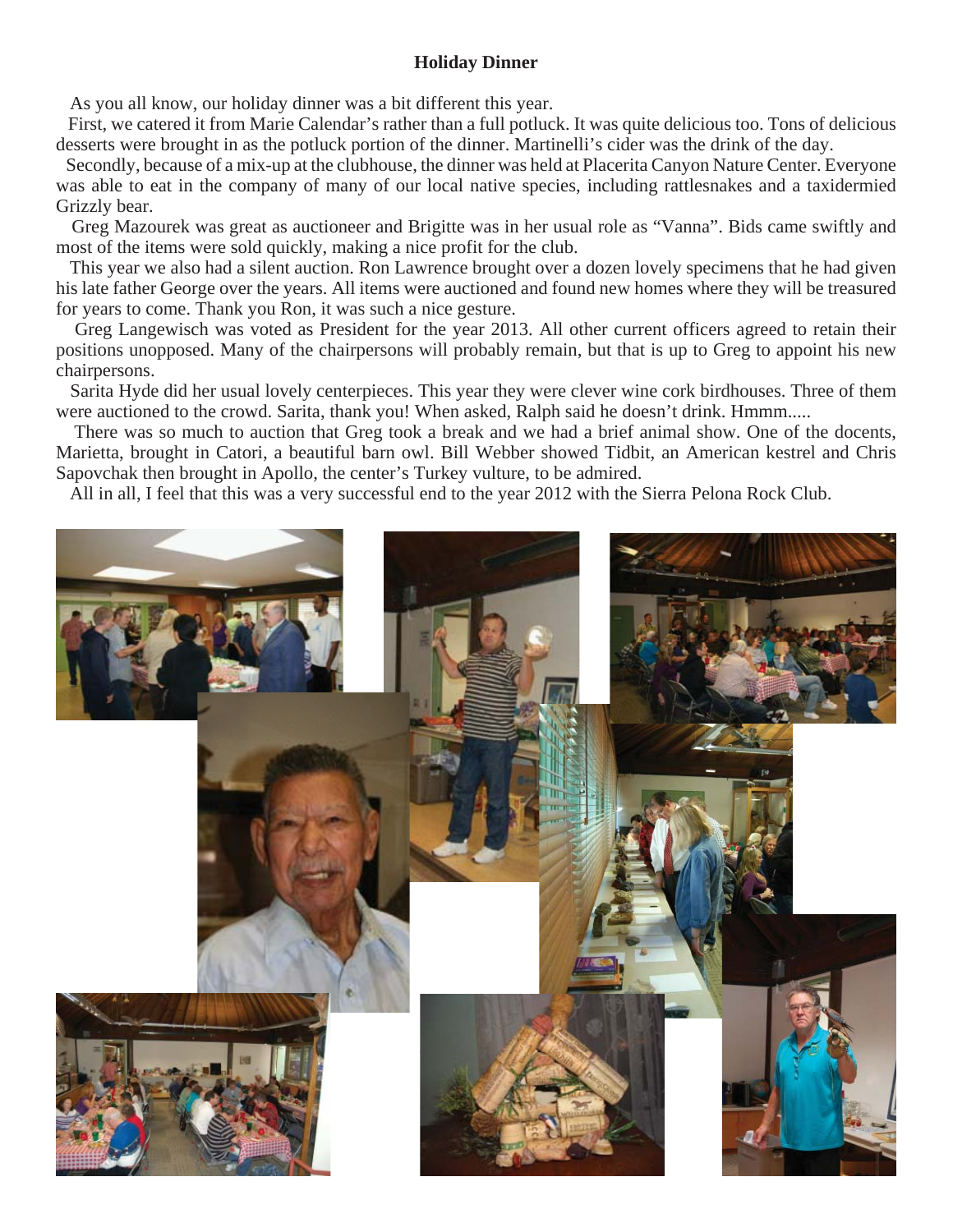

#### **Druzy Quartz**

 Druzy Quartz (also spelled as Druzy or Druse) is a thin layer of quartz crystals covering the surface of a host stone. One good example of druzy is the crystals found inside the cavity of a geode. It is well-known that amethyst or citrine get the source of their color from this quartz crystal but usually druzy quartz takes the host stone's color which is seen through it as in chrysocolla or uvarovite garnet.

 The term "druzy" refers to the tiny crystal which is formed on another stone in a large number. When the ground water that carries dissolved silica is forced into a porous area of rock, rapid cooling occurs and it causes the formation of minute crystals. As in druzy chrysocolla, the rock is

composed of agatized chrysocolla with crusts of small sparkling quartz crystals in tiny cavities.

 Druzy quartz is relatively inexpensive and beautiful when used in jewelry. It is a popular choice because of its sparkle and color and can readily be cut into interesting and unusual shapes. Druzy gems form naturally over millions of years. They are found on host materials such as agate and are usually found when mining for other semiprecious gems such as garnets and peridots.



**Types**

 Drusy is most commonly made up of clear quartz crystals and is usually found on blue or gray agate. It can also be found in varying shades of yellow, orange, red and brown. More rarely, it has appeared with green garnet crystals or brilliant blue azurite. Drusy quartz is delicate and can be easily damaged, so it is generally used in pendants.

#### **Features**

 Drusy quartz can be made up of tiny crystals, which gives it a soft and velvety appearance. It can have a sugar-like appearance with medium crystals, or it can have large, distinctly formed crystals. Drusy can also be coated with a microscopic film of titanium, platinum, gold or sterling silver. This process is called vapor deposition. When a drusy is coated with titanium, it adds a brilliant purple, cobalt or rainbow of colors. Drusies can also be dyed.

#### **Size**

 Drusies can range in size from tiny pieces that can be made into cabochons or large pieces that can be used as display specimens. They must be cut carefully, so as not to damage the delicate crystals. They are usually cut free form, and not in the standard cabochon shapes, to accentuate the beautiful crystals. Some gem cutters prefer to cut drusy so that only the crystals show from the front, and not the substrate. However, you just as often will see cabochons that show the beautiful agate substrate as well, which adds to the finished piece. **Benefits**

 Drusy quartz is an inexpensive material, but when cut properly it can make beautiful jewelry that rivals more expensive gemstones. Good specimens of drusy can be purchased at rock and mineral shows at substantially lower prices than other semiprecious stones. Depending on the size and color, cut gems can be had for anywhere from \$15 to \$600.



#### **Considerations**

 When using drusy for jewelry making, take into account its delicacy. It is recommended for pendants, brooches or earrings and does not hold up well to the wear and tear a ring or bracelet might receive. It is usually bezel-set so that the edges will not get chipped. It is also popular as a display specimen because the agate substrate may be polished to show its beautiful mineral layers.

 *Read more: What Is Drusy Quartz? | eHow.com References eHow.com and Mineralzone*